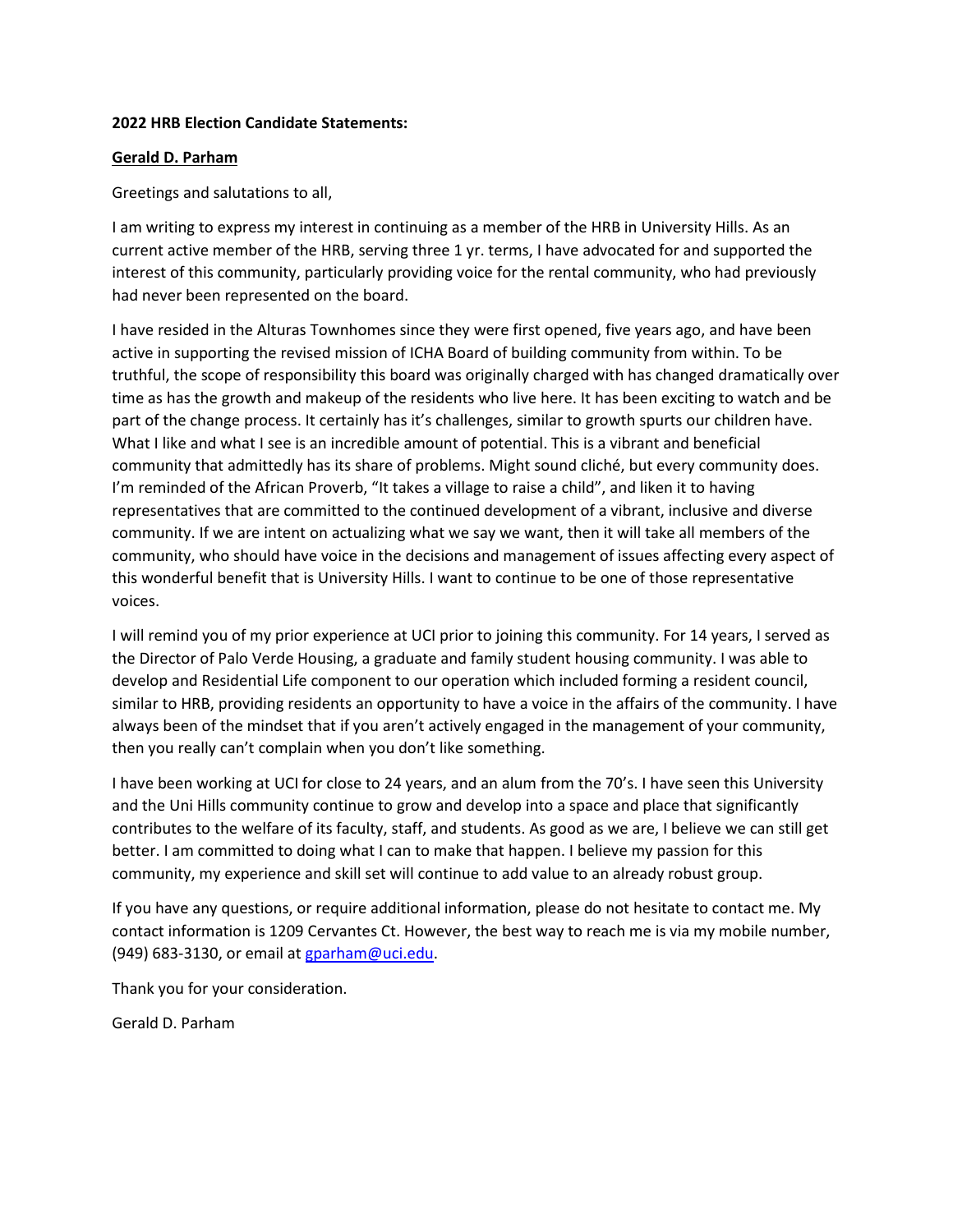#### **Jan Brueckner**

I have lived in UH since 2005, serving as a faculty member in the UCI economics department. I haven't had any previous involvement with HRB, although I've had a fair amount of personal interaction with Andrew Herndon and Victor Van Zandt over several issues. One of my research areas is urban economics, which focuses on a number of topics related to cities, including urban land-use. I think that this expertise could be brought to bear in dealing with issues facing ICHA. My goals as an HRB member would be to help ensure that ICHA makes good planning decisions and remains attentive to the concerns of UH residents.

# **Mack McCoy**

Howdy Neighbors! My name is Mack McCoy and I've lived on Wharton in UHills for about 14 years. My husband works for UCI. I'm a massage therapist with a small private practice focused on helping clients live their best lives! I believe "we're all in this together" which means I believe in being a good neighbor. I try to help out when a neighbor needs something if I know how to help them. I've been known to be active on the listserv and I've volunteered before for things like the traffic subcommittee a few years ago. I tend to be passionate about whatever I'm working on and I try to do my research and listen to experts. I think UHills is a pretty great place to live and want to do my part to help. After hearing from multiple neighbors about the HRB, the work they do, and how I might be able to help, I decided to throw my name into the hat. As a queer mixed indigenous small business owner, I believe I bring a unique and valuable perspective to our community. My goal is to "pay it forward" by helping however I can. If you've made it this far, thank you for taking the time to read my statement! I hope you have a wonderful week. :)

# **Cami Patel**

It is with hopeful enthusiasm that I submit my name as a candidate for the University Hills Homeowners Representative Board (HRB). I have lived in University Hills for the past 3 years with my husband and, now, three children. We have been welcomed by this unique and special community with open arms and feel fortunate to call UHills home. Over the past year, I have had the opportunity to help plan and organize neighborhood events through the UHills Entertainment Committee which has been a rewarding way to become more involved in and serve our community. Through my role in the Entertainment Committee, I have witnessed how the HRB works hard to build an engaged community and I would love the opportunity to be a part of and continue this effort. I am a highly organized and ambitious resident who would love to advocate for and represent you! Thank you for your consideration.

#### **Susan Pearlman**

The past two years have been an unprecedented time for Uhills, and for the world, due to the pandemic. During this time it has been an honor to represent our neighbors. I believe that in these disconnected days of working from home that an emphasis on community building has been more important than ever. My interest is to continue to develop ways in which we can build on the unique community that we have in University Hills.

Throughout the last two years our HRB has been active, including: